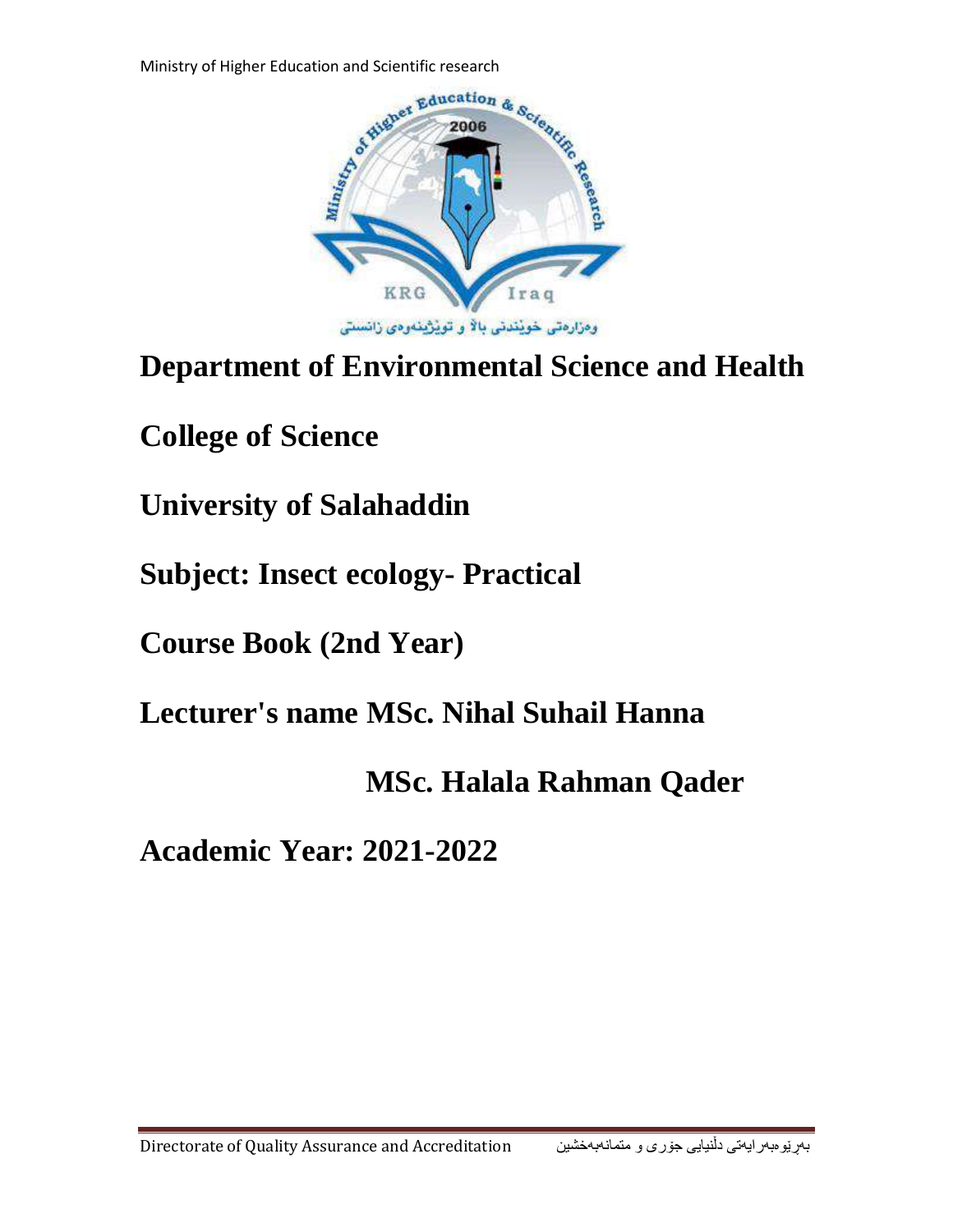| 1. Course name                   | Insect ecology (Practical)                                                                                                                                                                                                                                                                                                                                                                                                                                                                                                                                                                                                                                                                                                                                                                                                                                                                                                                                      |
|----------------------------------|-----------------------------------------------------------------------------------------------------------------------------------------------------------------------------------------------------------------------------------------------------------------------------------------------------------------------------------------------------------------------------------------------------------------------------------------------------------------------------------------------------------------------------------------------------------------------------------------------------------------------------------------------------------------------------------------------------------------------------------------------------------------------------------------------------------------------------------------------------------------------------------------------------------------------------------------------------------------|
| 2. Lecturer in charge            | Nihal S. Hanna and Halala Rahman Qader                                                                                                                                                                                                                                                                                                                                                                                                                                                                                                                                                                                                                                                                                                                                                                                                                                                                                                                          |
| 3. Department/ College           | <b>Environmental Science and health/Science</b>                                                                                                                                                                                                                                                                                                                                                                                                                                                                                                                                                                                                                                                                                                                                                                                                                                                                                                                 |
| 4. Contact                       | e-mail: nihal.hanna@su.edu.krd                                                                                                                                                                                                                                                                                                                                                                                                                                                                                                                                                                                                                                                                                                                                                                                                                                                                                                                                  |
|                                  | Tel: (optional)                                                                                                                                                                                                                                                                                                                                                                                                                                                                                                                                                                                                                                                                                                                                                                                                                                                                                                                                                 |
| 5. Time (in hours) per           | Practical: 2 hours per week                                                                                                                                                                                                                                                                                                                                                                                                                                                                                                                                                                                                                                                                                                                                                                                                                                                                                                                                     |
| week                             |                                                                                                                                                                                                                                                                                                                                                                                                                                                                                                                                                                                                                                                                                                                                                                                                                                                                                                                                                                 |
| 6. Office hours                  | 6 hours per week                                                                                                                                                                                                                                                                                                                                                                                                                                                                                                                                                                                                                                                                                                                                                                                                                                                                                                                                                |
| 7. Course code                   |                                                                                                                                                                                                                                                                                                                                                                                                                                                                                                                                                                                                                                                                                                                                                                                                                                                                                                                                                                 |
| 8. Teacher's academic<br>profile | I graduate from Salahaddin University in 2012<br>(Ranked 1 <sup>st</sup> in Environmental sciences department<br>and 3 <sup>rd</sup> in all college). In 2015 I finished M.Sc<br>degree in water quality and pollution (aquatic<br>insect as bioindicator). Finally, I became lecturer<br>assistant in 2016.<br>I published 7 papers in international scientific<br>$\bullet$<br>journal. I teach undergraduate students like<br>entomology, water quality, water pollution,<br>engineering drawing, principles of environmental<br>sciences, computer science, ecostatistic, indices,<br>and academic debate.<br>I worked as a member of the examination<br>$\bullet$<br>committee for college of science in (2015-2016),<br>$(2017-2018)$ and $(2020-2021)$ .<br>I become lecturer in $12/9/2019$ .<br>$\bullet$<br>Now I am a Ph.D. student in Ecotoxicity at<br>Salahaddin University -Sciences<br>college-<br>Environmental health and science department. |
|                                  |                                                                                                                                                                                                                                                                                                                                                                                                                                                                                                                                                                                                                                                                                                                                                                                                                                                                                                                                                                 |
| 9. Keywords                      | Insect, head, thorax, abdominal, and metamorphosis                                                                                                                                                                                                                                                                                                                                                                                                                                                                                                                                                                                                                                                                                                                                                                                                                                                                                                              |
|                                  |                                                                                                                                                                                                                                                                                                                                                                                                                                                                                                                                                                                                                                                                                                                                                                                                                                                                                                                                                                 |

**10. Course overview:**

 **Insect ecology** is one of the most important lectures in **Environmental Sciences Department** because insects are a vital part of forest **biodiversity** and as they are particularly **sensitive to changes in the climate** and the patterns and seasons of regional flora cover, **insects provide evidence for general forest health as well changes in the cover**. The arrival of a new pest or the sudden decline of a wellestablished native species can indicate many things, such as the effects of deforestation, or a change in the types of arboreal cover,  $CO<sub>2</sub>$  concentration, and persistent ecological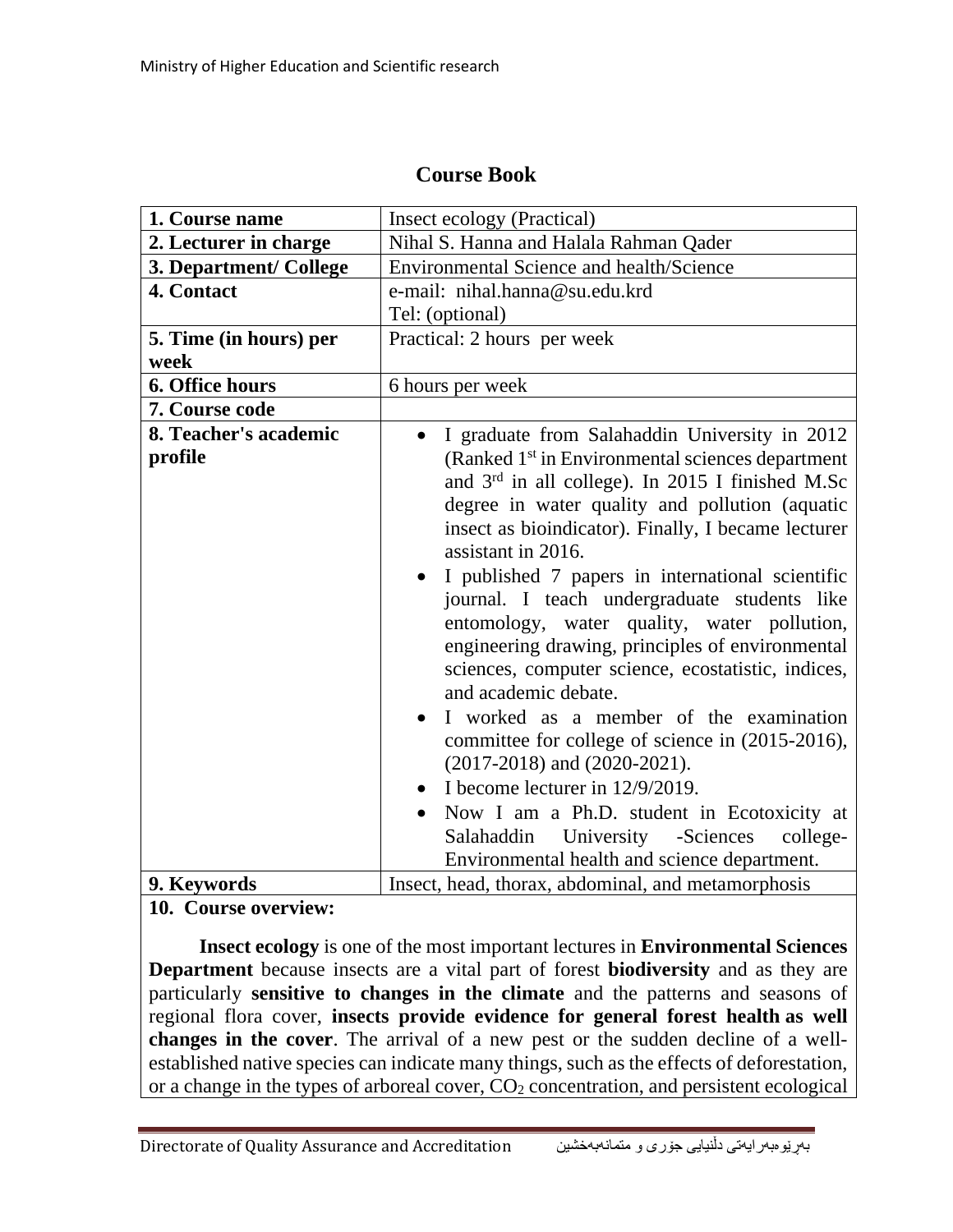Ministry of Higher Education and Scientific research

issues such as drought or flooding. They can tell us much about the types of trees, shrubs, and flowers (especially pollinating insects such as butterflies).

The practical course will provide a general introduction to insects. Topics include morphological adaptations; laboratory and field activities include sampling and specimen preparation. In this course acquires knowledge and critical understanding of the principles of external structure of insect, metamorphosis. This course will cover aspects of insect's mouth part because most of injuries occurred to human being, animal and plants are due to mouth part of insects, that's why we will study this subject in detail. These structures are variously modified indifferent insect groups and are often used in classification and identification. The types of mouthparts an insect has determines how it feeds and what sort of damage it does, it is important, therefore, that the student have some knowledge of the structure of insect mouth parts. The course seeks to create learning insects and recognize common insects that occur in our surroundings and understand their biology and unique adaptations.

#### **11. Course objective:**

 A general knowledge of insects is important for many reasons. **Insects are the most diverse organisms on the planet and they are essential for the function of most terrestrial ecosystems.** Consequently, insects have played decisive roles in the evolution of many groups of organisms, such as the flowering plants. Much of our economic productivity depends upon insects but they are also cause immense damage to agriculture and transmit some of the most common and lethal diseases in the world. In addition, insects provide important model systems to address a variety of scientific questions from evolutionary development of complex body designs to how organisms communicate with one another.

 The course will cover the basic view about insects including learning the basic external morphology of insects and how it is used in classification, describe the life cycles of important insect groups and understand how insects affect humans medically, economically and socially.

#### **Through the course sequence in Insect ecology, students will be able to:**

1. Get training in collection and preservation of insects.

2. Understand morphology of the insects and observe external features of insects.

3. Study the mouthparts, digestive system and reproductive system of insects by dissection and observation

4. Understand taxonomic characters of insects

5. Relate the various insect body structures to their functions.

6. Identify the developmental stages of insects.

7. Identification of different insects of some important families

8. Understand the advantage and disadvantage of insects to man and their role in the environment.

## **12. Student's obligation**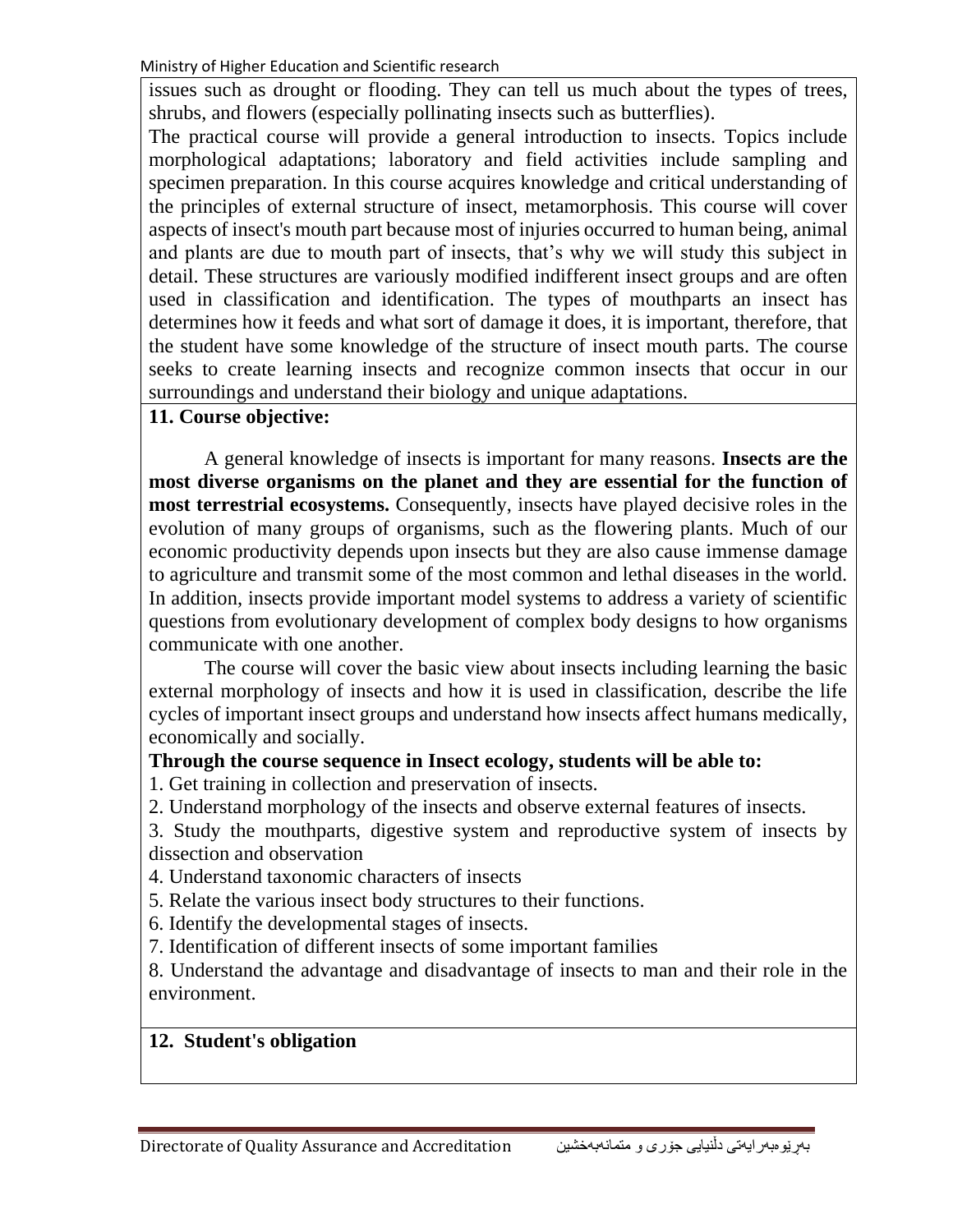A typical class will be to start with a brief quiz. Every student must have two examinations, the attendance, sample drawing note book, classroom activities and insect collecting box.

### **13. Forms of teaching**

Different forms of teaching will be used to reach the objectives of the course: power point presentations for the head titles and definitions and summary of conclusions, classification of materials and any other illustrations, besides worksheet will be designed to let the chance for practicing on several aspects of the course in the classroom, furthermore students will be asked to prepare research papers on selective topics and summarize articles contents published in English into either Kurdish or Arabic language, those articles need to be from printed media or internet articles. There will be classroom discussions and the lecture will give enough background to translate, solve, analyze, and evaluate problems sets, and different issues discussed throughout the course.

To get the best of the course, it is suggested that you attend classes as much as possible, read the required lectures, teacher's notes regularly as all of them are foundations for the course. Lecture's notes are for supporting and not for submitting the reading material including the hand outs. Try as much as possible to participate in classroom discussions, preparing the assignments given the course given in the course.

## **14. Assessment scheme**

Your final grade will be derived as follows:

- $\checkmark$  Mean of two practical examinations: 20%
- $\checkmark$  Daily quizzes 5%
- $\checkmark$  Note book 5%
- $\checkmark$  Insect collecting box: 5%

## **15. Student learning outcome:**

Students pursuing a degree in insect ecology are offered flexibility in a curriculum that develops an excellent knowledge base and an understanding of the concepts and fundamental practices of insect ecology. Knowledge is gained through laboratory experimentation. Special focus will be information on insect identification, morphology, behaviour, physiology and ecology.

At the end of the course students should be able to:-

- Identify common Insects and classify them into their respective taxa (orders).
- Describe the external morphology and internal Anatomy of a typical Insect.
- Relate the various insect body structures to their functions.
- Identify the developmental stages of insects.
- Differentiate the different types of development stages exhibited by various insect groups.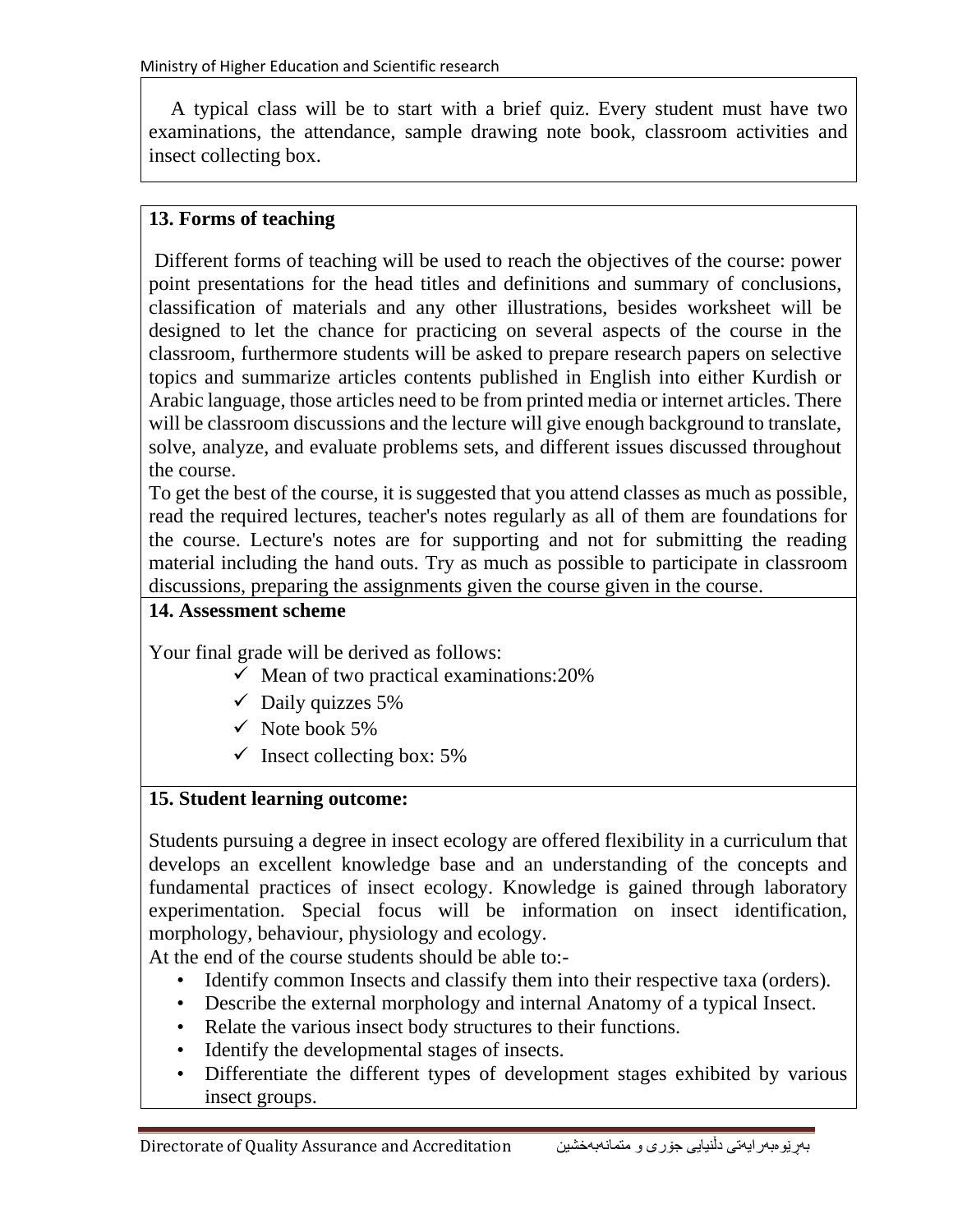16. Course Reading List and References:

- 1. Borror, J. D. and DeLong, M. D. (1964). An Introduction to the Study of Insects. 2<sup>nd</sup> edition. Holt, Rinehart, and Winston, New York, xii + 819 p.
- 2. Imms, A. D.(1970)A general Textbook of Entomology. 9<sup>th</sup> edition, London: Methuen & Co LTD.886P.
- 3. Richards, O. W. and Davies R. G. (1977). Imms' General Textbook of Entomology. 10th Edition. Volume 2: Classification and Biology. Chapman and Hall, London. 1354 p.
- 4. Richard E. J. (1997). Fundamentals of Entomology.  $4<sup>th</sup>$  edition. New Jersey, Prentice-Hall, Inc. 475 p.
- 5. Gillott, C. (2005). Entomology. 3rd edition. Dordrecht, Springer, 834 p.
- 6. David, B. V. and Ananthakrishnan, T. N. (2004). General and Applied Entomology. 2nd edition. Tata McGraw-hill Publishing Co. Ltd. New Delhi. India. 1184 p.

| 17. week       | <b>Topic</b>                                                                                                          |
|----------------|-----------------------------------------------------------------------------------------------------------------------|
| 1              | What is an arthropod? Insects and their relatives                                                                     |
| $\overline{2}$ | Techniques of Collecting, Pinning and Preservation of Insects                                                         |
| 3              | The insect head                                                                                                       |
| $\overline{4}$ | The antennae                                                                                                          |
| 5              | Insect mouth part<br>Mouth part of mature stage<br>1- Chewing (biting) mouth part<br>2- Sponging (lapping mouth part) |
| 6              | 3- Chewing - sponging mouth part mouth part<br>4- Piercing - sucking<br>A-Plant tissue<br><b>B</b> -Animal tissue     |
| 7              | 5- Cutting-Lapping mouth part<br>6- Cutting-sucking mouth part<br>7- Siphoning-Sucking mouth part                     |
| 8              | First examination                                                                                                     |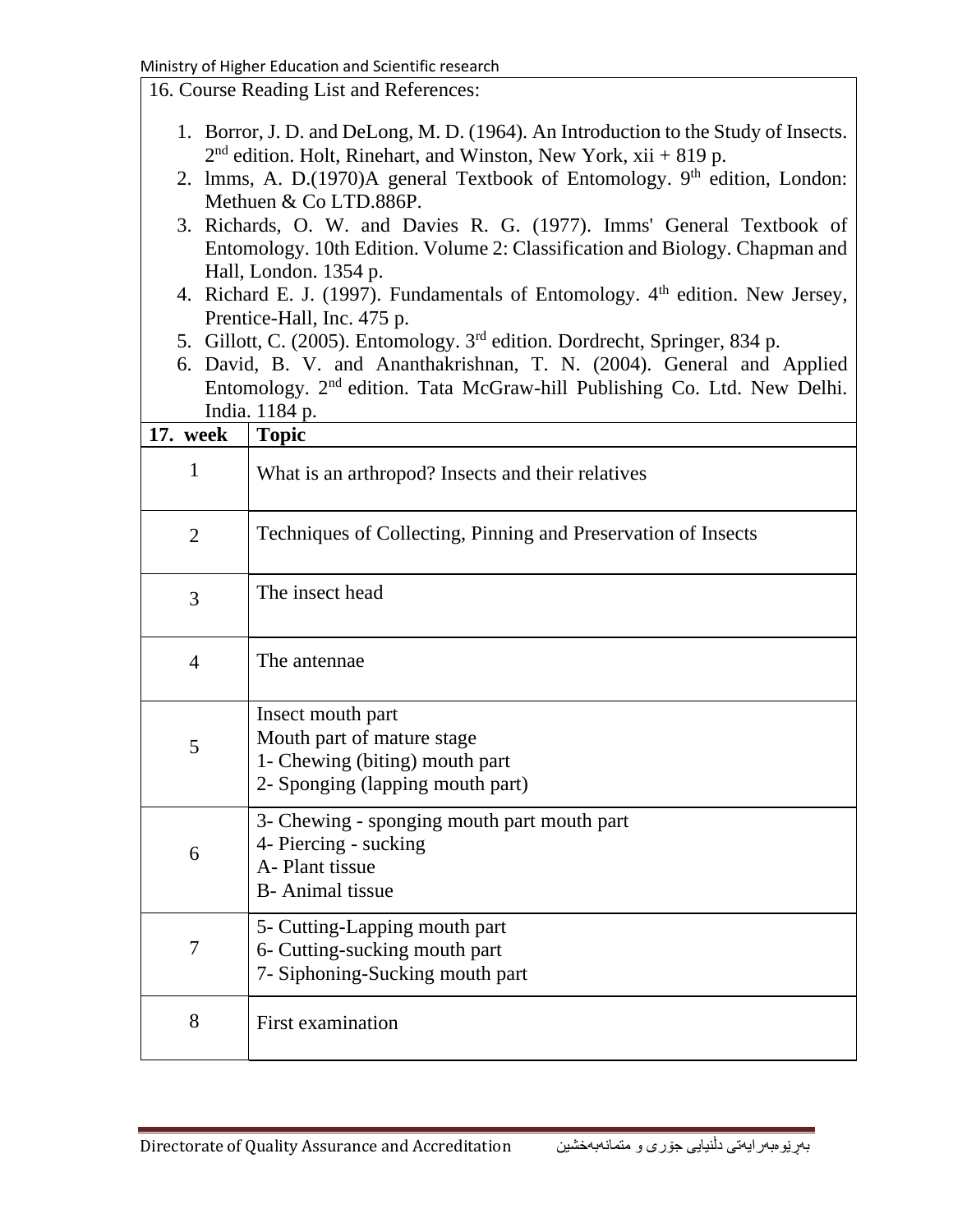Ministry of Higher Education and Scientific research

| 9                                                                                                                                                                                                                                                                                                                                                                                                                                                                                                                                                                                                                                                                                                                                                                                                                                                                                       | Mouth part of immature stage<br>1- Predaceous – biting mouth part<br>2- Predaceous - suctorial mouth part<br>3- Mouth part of Lepidoptera |
|-----------------------------------------------------------------------------------------------------------------------------------------------------------------------------------------------------------------------------------------------------------------------------------------------------------------------------------------------------------------------------------------------------------------------------------------------------------------------------------------------------------------------------------------------------------------------------------------------------------------------------------------------------------------------------------------------------------------------------------------------------------------------------------------------------------------------------------------------------------------------------------------|-------------------------------------------------------------------------------------------------------------------------------------------|
| 10&11                                                                                                                                                                                                                                                                                                                                                                                                                                                                                                                                                                                                                                                                                                                                                                                                                                                                                   | Insect thorax: Thoracic appendages (The legs and its modification)                                                                        |
| 12                                                                                                                                                                                                                                                                                                                                                                                                                                                                                                                                                                                                                                                                                                                                                                                                                                                                                      | Wings                                                                                                                                     |
| 13                                                                                                                                                                                                                                                                                                                                                                                                                                                                                                                                                                                                                                                                                                                                                                                                                                                                                      | The Abdomen                                                                                                                               |
| 14                                                                                                                                                                                                                                                                                                                                                                                                                                                                                                                                                                                                                                                                                                                                                                                                                                                                                      | Metamorphosis                                                                                                                             |
| 15                                                                                                                                                                                                                                                                                                                                                                                                                                                                                                                                                                                                                                                                                                                                                                                                                                                                                      | Second exam                                                                                                                               |
| 16                                                                                                                                                                                                                                                                                                                                                                                                                                                                                                                                                                                                                                                                                                                                                                                                                                                                                      | Insect identification (using identification key)                                                                                          |
| 18. Practical Topics (If there is any)                                                                                                                                                                                                                                                                                                                                                                                                                                                                                                                                                                                                                                                                                                                                                                                                                                                  |                                                                                                                                           |
| 19. Examinations:<br><b>Questions:</b><br>Q1/ Fill in the following blanks:<br>Orientation of mouthparts in insects can be<br>1. The<br>2.<br>and<br>$\mathbf{r}$ , and the contract of $\mathbf{r}$<br>3. The abdominal segments in insect body may be considered to form three groups:<br>$\cdots$ , $\cdots$ , and $\cdots$<br>4. Ametabolous development occurs in the apterygote orders such as _____________<br>and ________________.<br>5. The non-reproductive appendages of abdomen in adult stage of insect<br>$include $ $\frac{1}{2}$ and $\frac{1}{2}$ and $\frac{1}{2}$ and $\frac{1}{2}$ and $\frac{1}{2}$ and $\frac{1}{2}$ and $\frac{1}{2}$ and $\frac{1}{2}$ and $\frac{1}{2}$ and $\frac{1}{2}$ and $\frac{1}{2}$ and $\frac{1}{2}$ and $\frac{1}{2}$ and $\frac{1}{2}$ and $\frac{1}{2}$ and $\frac{1}{$<br>Q2/ A. Identify the sample; what is the antennae type? |                                                                                                                                           |
|                                                                                                                                                                                                                                                                                                                                                                                                                                                                                                                                                                                                                                                                                                                                                                                                                                                                                         | B. What is the type and function of hind wings in this sample?                                                                            |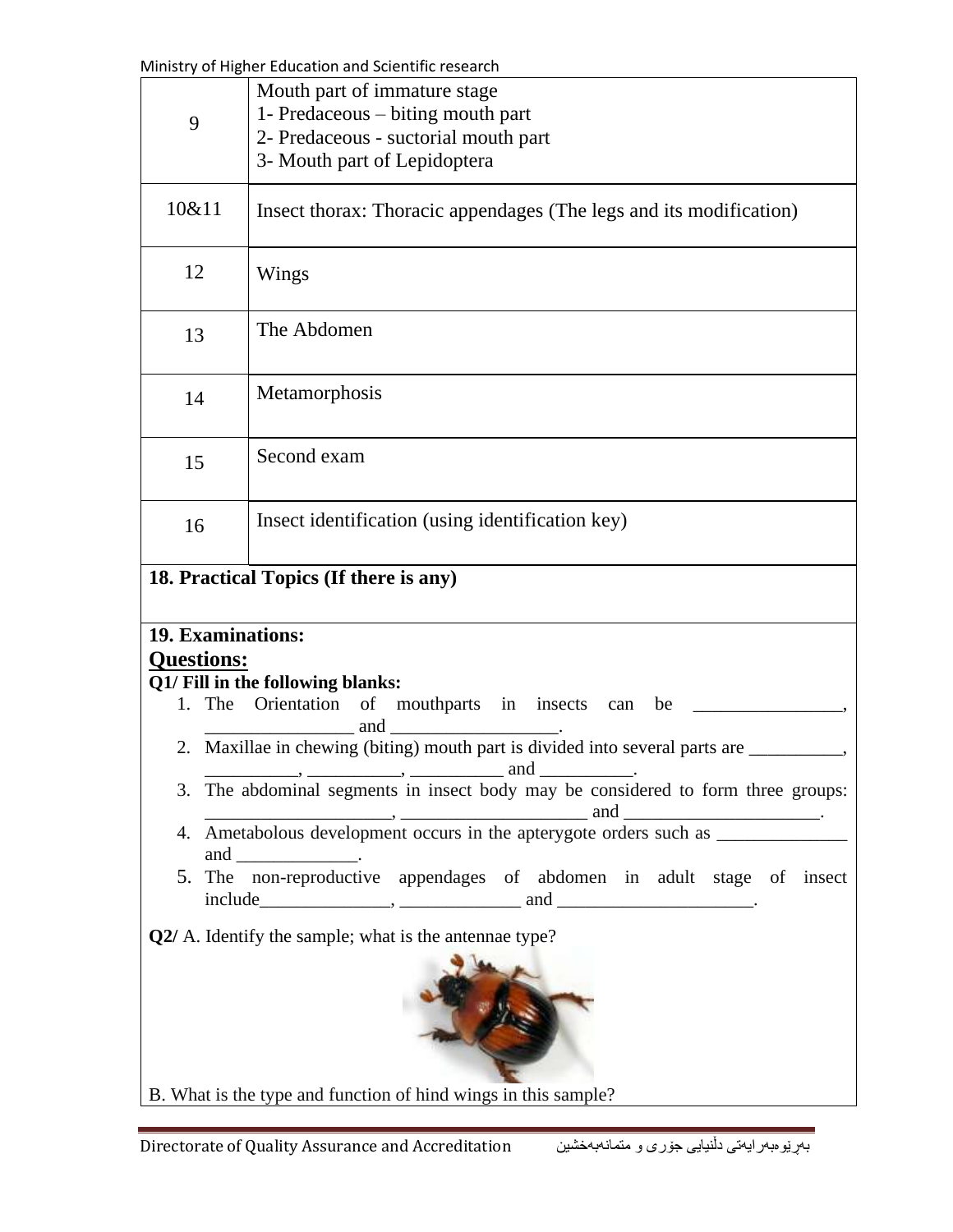

C. Identify the slide?



**Q3/** What are the types of mouth parts in bee and butterfly? What is the main different between them?

## **Typical answers:**

#### **Q1/ Fill in the following blanks:**

**1.** The Orientation of mouthparts in insects can be **Hypognathous**, **Prognathous** and **Opisthognathous**.

**2.** Maxillae in chewing (biting) mouth part is divided into several parts are **cardo, stipe, galea, lacinia and palps.** 

**3.** The abdominal segments in insect body may be considered to form three groups: **pregenital segments, genital segments and post genital segments.**

**4.** Ametabolous development occurs in the apterygote orders such as **Protura**, **Collembola and Diplura**.

**5.** The non-reproductive appendages of abdomen in adult stage of insect include **Anal cerci, Styli and Caudal filament.**

**Q2/** A. Identify the sample; what is the antennae type?



**Scarabaeid beetle (Coleoptera), lamellate antennae.**

B. What is the type and function of hind wings in this sample?